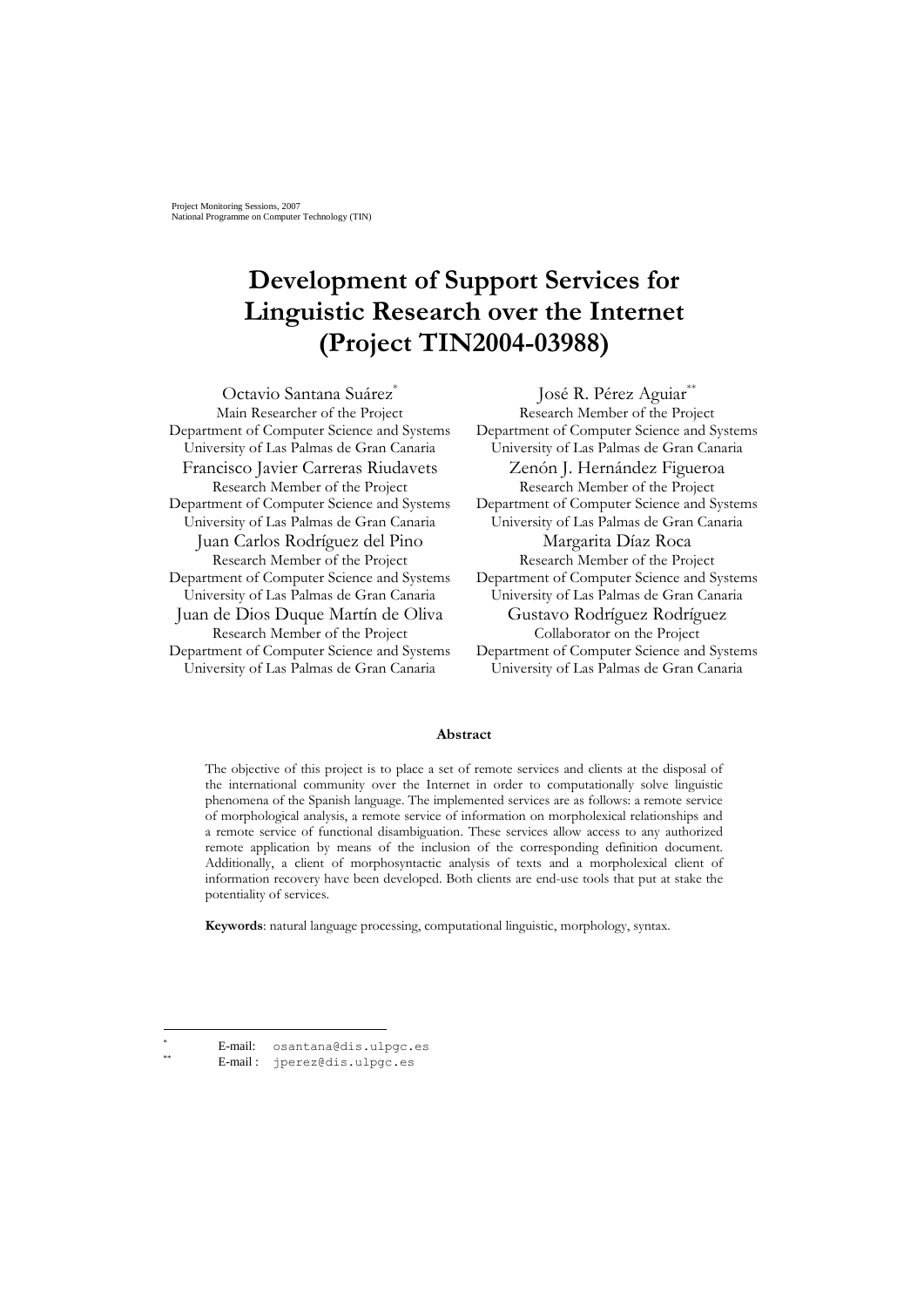# **1 Aims of the project**

Remote services and their clients are innovative technology, which are based on the use of open standards so as to promote cooperative development by taking full advantage of the potentiality of the Internet. In accordance with point 3.6 of the National Programme on Computer Technology, this project aims at developing:

#### S1. A remote service of morphological analysis.

This service enables the lemmatization of any word of the Spanish language when identifying its canonical form, grammatical category and the inflection or derivation that produces it. With regard to verbs, the service considers the simple and compound conjugation, enclitic pronouns, the inflection of the participle as a verbal adjective (gender, number) and the diminutive form of the gerund. As far as non-verbal forms are concerned, the service considers the following: gender and number for nouns, adjectives, pronouns and articles; heteronyms due to a change of gender for nouns, superlative degree for adjectives and adverbs, adverbialization of the superlative for adjectives; derivation for nouns, adjectives and adverbs; invariable forms such as prepositions, conjunctions, exclamations, words from other languages and idiomatic expressions or phraseology. Prefixation is taken into consideration when applicable.

### S2. A remote service of information on morpholexical relationships.

This service enables the recognition, generation and manipulation of the morpholexical relationships from any given word. It includes the retrieval of all its lexicogenetic information until reaching the primitive, the management and control of the affixes in the treatment of its relationships and regularity in the established relationship. It conveys a global perspective of the behaviour and productivity of Spanish words in the main word-formation processes (suffixation, prefixation, parasynthesis, suppression, regression, zero-modification, apocopation, metathesis and other non-classifiable processes that generate alternative graphical forms).

#### S3. A remote service of functional disambiguation.

This service offers the grammatical function of every voice in its respective context. It minimizes the possibilities due to its treatment of the syntactic structures.

#### C1. A client of morphosyntactic analysis of texts.

Using the previous services and a user-friendly interface, this client allows users to obtain the morphosyntactic analysis of the chosen text; some statistical measures of its characteristics; the neologisms; and the location of grammatical co-occurrences, verbal periphrasis, lexical collocations and other linguistic phenomena.

#### C2. A morpholexical client of information recovery.

Using the previous services, this client can locate the documents that meet the specified search requests on the Internet, for instance, specific words affected to a greater or lesser extent by the various existing word transformation mechanisms in the Spanish language, or grammatical characteristics or linguistic phenomena that may appear in the document.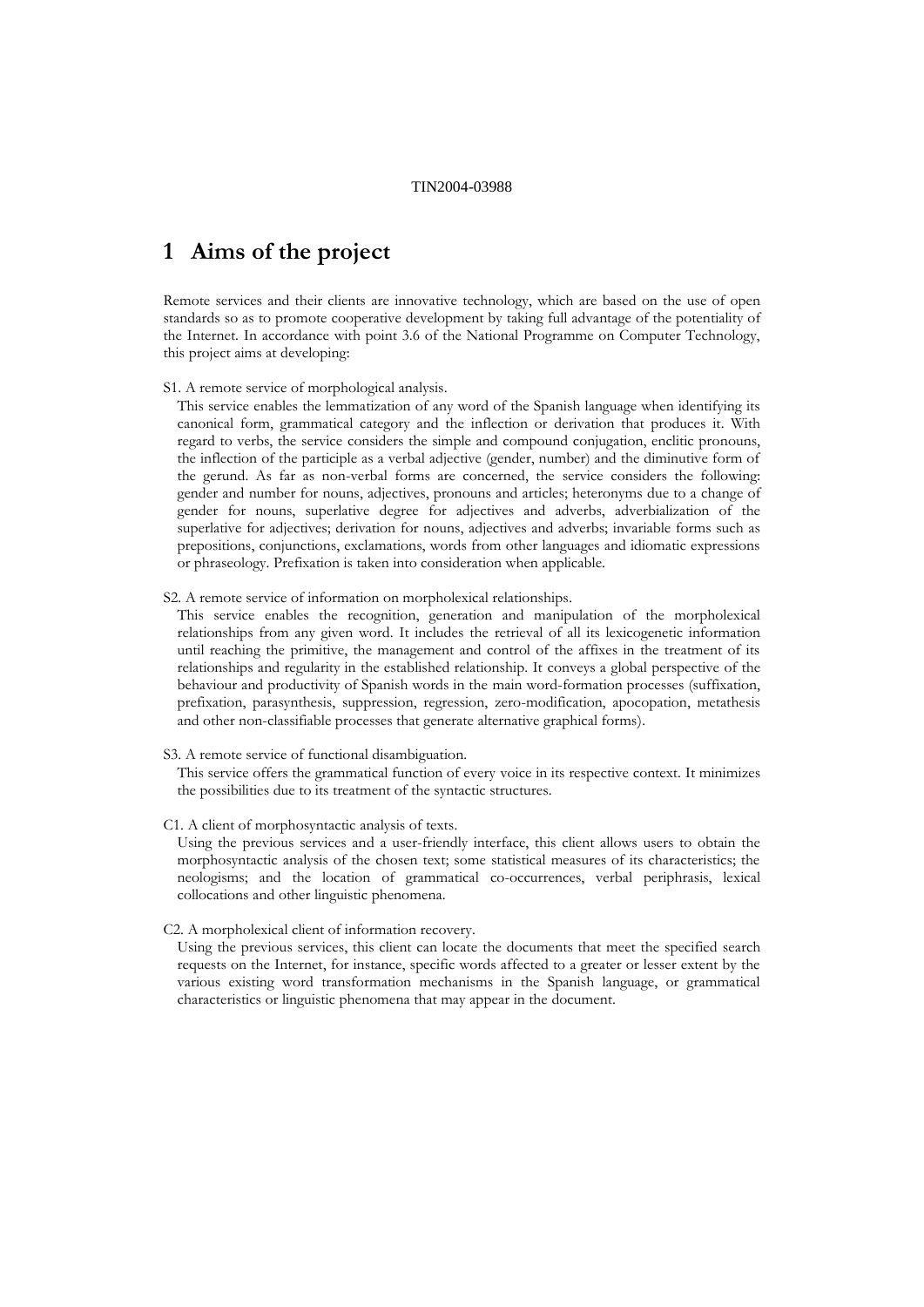D1. Technical and user documentation.

The technical and user documentation are of utmost importance in order to offer the service or distribute the client to potential users with the assurance that they will be able to use it effectively.

E1. Control of the service or client under real conditions.

Control of the service or client under real conditions. Once the service is offered or the client is distributed to its users, based on the comments they make, a feedback phase focusing on any of the previous tasks will take place. This will entail adjustments and corrections to its operation. Moreover, this phase lasts indefinitely, although, for the purposes of this project, an initial phase of limited duration, during which said feedback will be stronger, is estimated.

Chronology of tasks carried out and tasks pending.



# **2 Success level achieved in the project**

Of the aforementioned objectives, those concerning the remote service of morphological analysis and the remote service of information on morpholexical relationships have been met. Work is currently underway on the remote service of functional disambiguation and on the two clients that have a high percentage of performance. Still pending is the technical and user documentation that was initially going to be prepared at the end of every service but which is now going to be moved to the final year of the project in order to homogenize it and draft it when all services and clients are operating. Accordingly, human resources have been allocated to other more complex tasks in order to complete them within the intended timeline and to efficiently solve the problems encountered.

#### **2.1 Remote service of morphological analysis (S1)**

The objective of the morphological service is to support the morphological study of words over the Internet. It is developed for the ".NET" platform as an "ASP.NET" web service that uses C# as the development language in the Microsoft Visual Studio setting. This allows for any authorized remote application to access the service by means of the inclusion of the corresponding definition document in a *Web Services Description Language* (WSDL) format. This can considerably encourage advances in research, since other groups whose work needs to rely on the morphology of the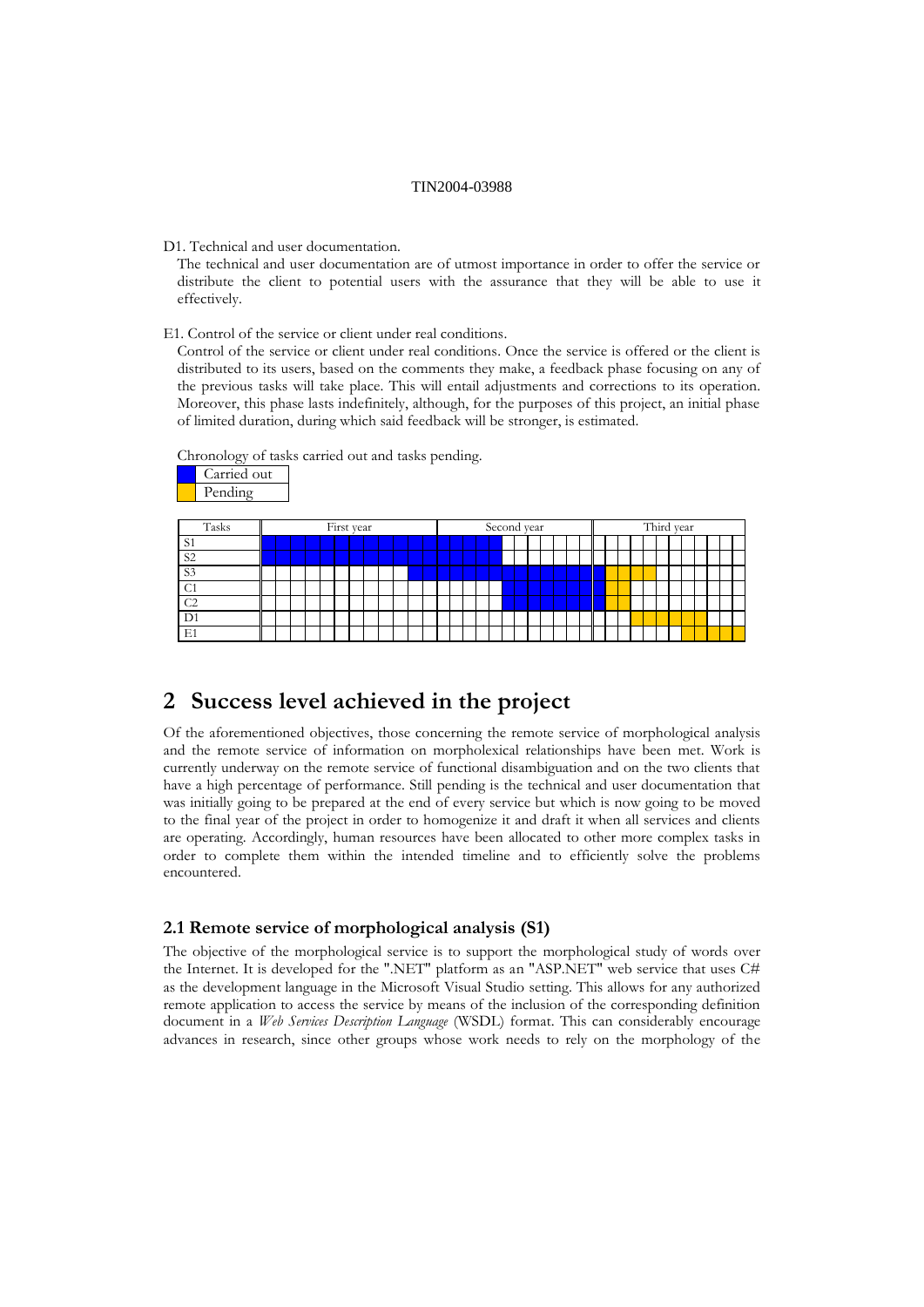Spanish language can develop their own applications by using this service, without having to develop their own morphological tools

This service is based on a morphological engine, implemented in C++ as a *Dynamic Link Library* (DLL) of MS-Windows, whose potential is endorsed by the 4,951,802 inflected words taken from all entries in the Dictionary of the Spanish Language (DRAE), the General Dictionary of the Spanish Language (VOX), the Dictionary of Current Spanish Usage (CLAVE SM), the Dictionary of Synonyms and Antonyms (ESPASA CALPE), the Ideological Dictionary of the Spanish Language (JULIO CASARES) and the Dictionary of Contemporary Spanish Usage (MANUEL ALVAR EZQUERRA). Furthermore, in the region of 1240 proper nouns not included as entries in the consulted sources are added. These are related to nationality adjectives and other adjectives and nouns, such as 'follower of' or 'doctrine' —Marxist, Marx's Marxism— among other meanings. In the region of 9000 adjectives derived from verbal participles that have not been included in said sources have also been added. The universe contemplated by the service is made up of 195,743 canonical forms ―181,593 non-verbal and 14,150 verbal― that have generated 4,951,802 inflected or derived forms. Moreover, this does not contemplate the extension inherent to the incorporation of prefixes and enclitic pronouns ―more than 4000 million words― that the morphological analysis system also includes at a success rate of 100%. With the exception of the recognition of prefixes and enclitic pronouns, it is implemented on the basis of data and not rules. The database system can easily be updated to include possible changes in language or errors resulting from manual processing. The service operates with a word, supplied by a remote client, that is lemmatized in order to return its morphological characteristics by means of a SOAP (*Simple Object Access Protocol*).

### **2.2 Remote service of information on morpholexical relationships (S2)**

As regards the construction philosophy, this service has the same characteristics as the morphological analysis service described in the previous section: an "ASP.NET" service written in  $C#$  that is supported on a DLL of morpholexical relationships written in  $C++$ .

There is a morpholexical relationship between two Spanish canonical forms when one has been formed from the other by means of a word formation process in the Spanish language: suffixation, prefixation, parasynthesis and others. There is a suffixal morpholexical relationship between two words when one has been formed from the other by adding a suffix; thus its semantic and functional aspect is generally altered ―footballer has a semantic and functional relationship with football. There is a prefixal morpholexical relationship between two words when one has been formed from the other by adding a prefix; thus its semantic aspect is slightly altered. Incorporating prefixes does not usually alter the functionality of the root word ―antechamber has a semantic and functional relationship with chamber. There is a parasyntetic morpholexical relationship between two words when one has been formed from the other by adding an affix in front of the word and another one behind it ―usually a prefix and a suffix―; thus the semantic and functional aspect of the new word varies with respect to the root word ―irrationalism has a semantic and functional relationship with rational. Another kind of morpholexical relationship is established if two words have undergone one of the following processes: suppression, regression, zero-modification, apocopation, metathesis and other non-classifiable processes that generate alternative graphical forms. The information engine of morpholexical relationships —implemented according to data is capable of obtaining information on approximately 70,147 suffixal morpholexical relationships,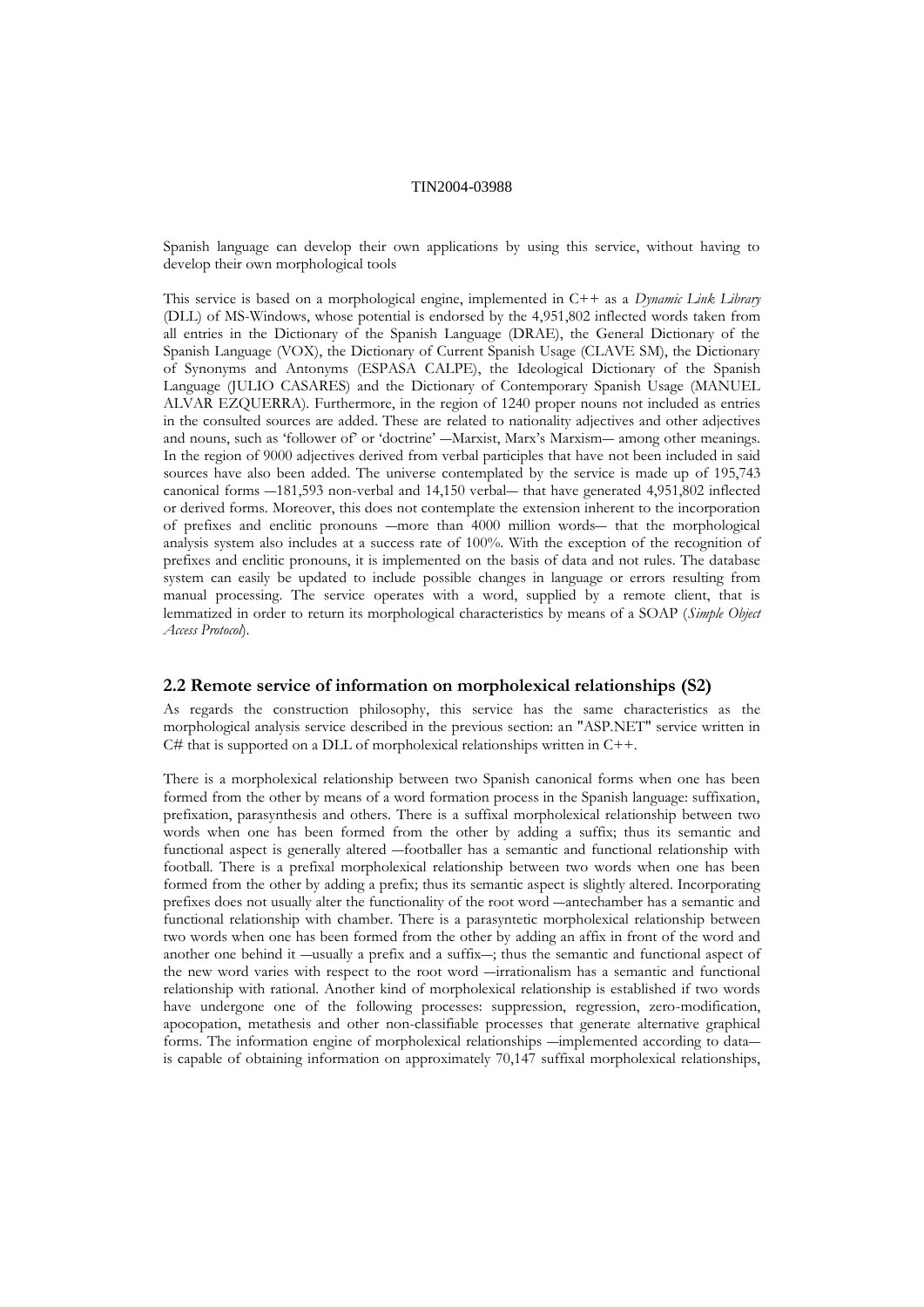11,113 prefixal morpholexical relationships, 3812 parasyntetic relationships and 4694 morpholexical relationships of other kinds.

This service enables selecting between three options that give access to various degrees of information on words that are morpholexically related to some data. The service operates with a word and its grammatical category that can be obtained from the morphological analysis service. The result is a list of words which, according to the chosen option, will only be formed by the nearest ones, those with an intermediate degree of relationship or all those that are in some way related.

#### **2.3 Remote service of functional disambiguation (S3)**

As far as the construction philosophy is concerned, this service that is still being developed has the same characteristics as the service described in the previous section: an "ASP.NET" service written in C# that is supported on a DLL of disambiguation and on a DLL of morphological analysis that uses the remote service of morphological analysis.

There is a considerable amount of words in the Spanish language that can have various grammatical functions and, consequently, a textual analysis could produce a great amount of combinations unless the function of each word within the context in which it appears is considered. Functional disambiguation consists of eliminating the results that do not correspond to their function in the text.

This service uses a functional disambiguation method that reduces the size of the answer of the morphological processor into two phases. In the first phase, a functional disambiguation method based on local syntactic structures is applied and those grammatical functions that are incompatible with the immediate context of each word in the phrase are ruled out. In the second phase, a structural functional disambiguation is carried out and the combination of grammatical functions of the phrase that do not produce a valid syntactical representation tree are ruled out.

Studies are currently focusing on whether applying the second phase is worthwhile, since the loss of performance inherent to the application of the second phase does not seem to justify its inclusion even though a disambiguation percentage of 87% can be achieved with the first phase. This figure reaches 96% after applying the second phase.

#### **2.4 Client of morphosyntactic analysis of texts (C1)**

The client of morphosyntactic analysis of texts is developed as an "ASP.NET" web application that interacts with the user on the one hand, and with the remote services described above on the other.

This application offers the user two possibilities: writing a text directly in the window for that purpose or extracting it from a file. Once the text to be analysed has been selected, the application can locate recognised and non-recognised words, indicating where they appear and their occurrences; look for co-occurrences of various words within a given radius; find occurrences of known idiomatic expressions; and analyse the occurrence of text segments with a specified minimum degree of repetition.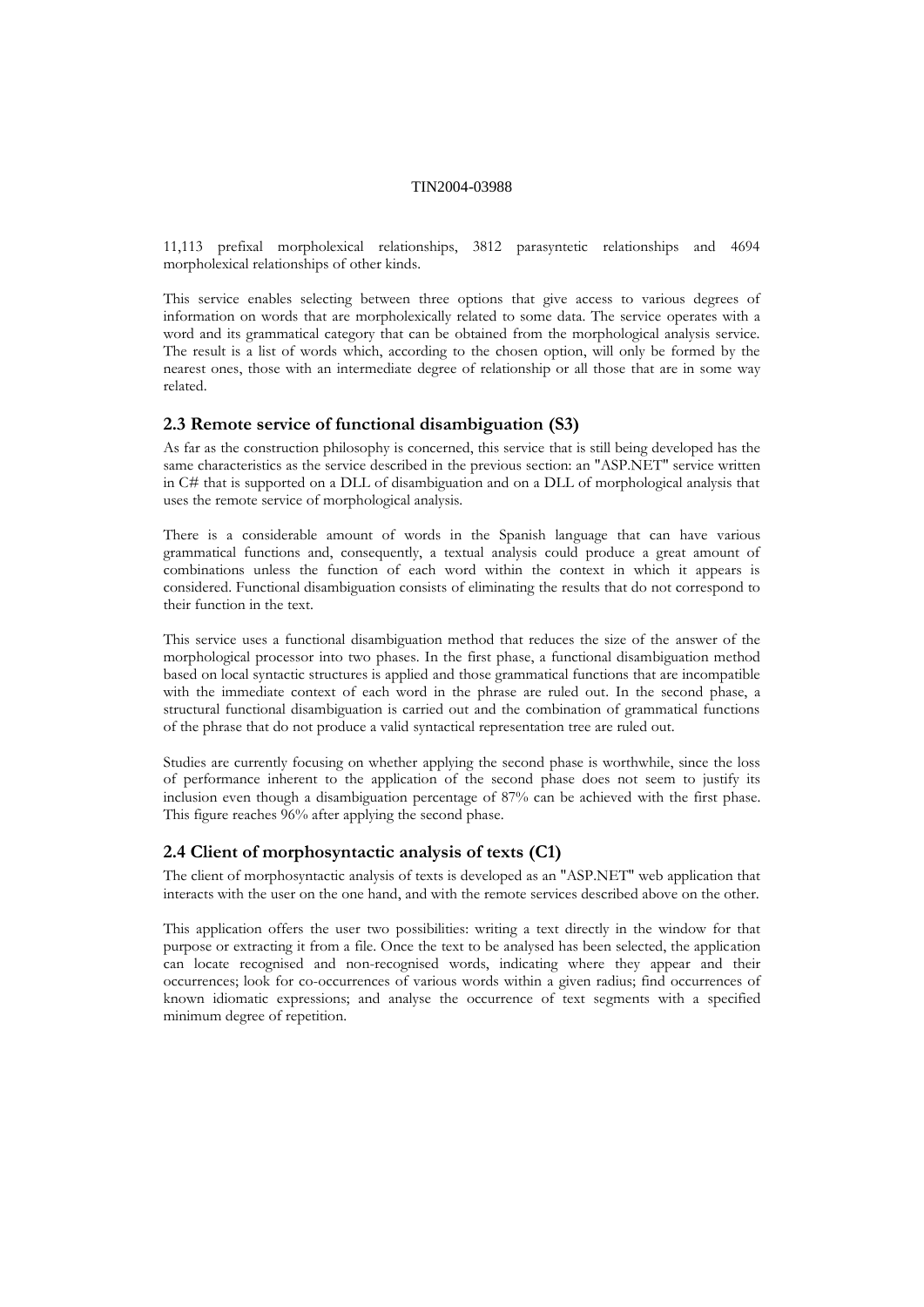#### **2.5 Morpholexical client of information recovery (C2)**

The objective of this client is make it possible for information to be recovered from the Internet, selected by means of a search pattern that includes inflective and derivative morpholexical characteristics, offering far greater scope than that offered by most search engines whose inflective capacity is reduced.

The client is developed as an MS-Windows application that can be installed onto the user's computer and connected to the previously described services over the Internet. Carrying out a search requires a configuration of two different areas: the field and the pattern of the search. The field is understood to be the set of websites from where the documents to be analysed will be taken; those documents fitting to the specified pattern will be selected, for instance, the search can be focused on documents that fulfil a given pattern, specifying as the field of the search all Spanish universities, just the University of Las Palmas de Gran Canaria or even a department of said University. The pattern of the search can vary from an exact word to the inclusion of a great deal of characteristics based on linguistic phenomena, for instance, documents containing the sequence of words "inflation housing youth" can be located where the words of the sequence can appear inflected or derived in proportions indicated by the user and separated from one another by a certain distance.

# **3 Results Indicators**

Two books on morpholexical relationships have been published:

- *Relaciones morfoléxicas prefijales para el procesamiento del lenguaje natural*. Santana, O.; Carreras, F.; Pérez, J. Editorial MILETO; ISBN: 84-95282-92-5. Madrid, 2005. Pages: 116.
- *Relaciones morfoléxicas parasintéticas para el procesamiento del lenguaje natural*. Santana, O.; Carreras, F.; Pérez, J. Editorial MILETO; ISBN: 84-95282-96-8. Madrid, 2006. Pages: 156.

The following articles have been published in national and international journals:

 NAWeb: un navigateur et analyseur morphologique des pages web pour l'espagnol. Santana, O.; Hernández, Z.; Rodríguez, G. *Cahiers de lexicologie. Revue internationale de lexicologie et de lexicographie*, issue 87- 2005-2. ISSN: 0007-9871 (29/43). 2005.

 Functional Disambiguation Based on Syntactic Structures. Santana, O.; Pérez, J.; Losada, L.; Carreras, F. *Literary and Linguistic Computing*, Vol. 21, issue 2, (187/197). 2006.

The following papers have been presented at international conferences:

 Una aplicación para el procesamiento de la sufijación en español. Santana, O.; Carreras, F.; Pérez, J.; Rodríguez, G.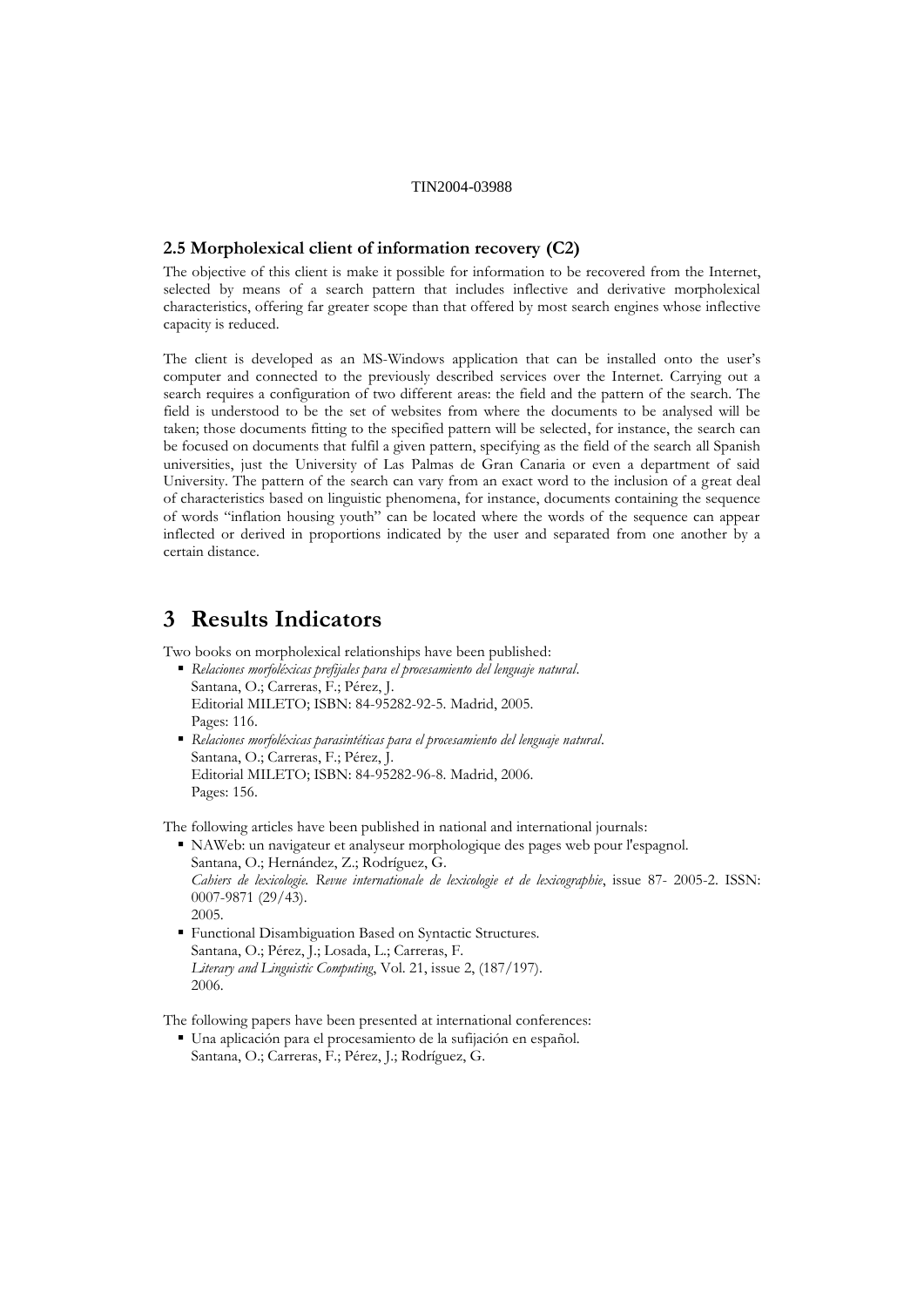IX Simposio Internacional de Comunicación Social, *Actas*, Vol. II. ISBN: 959-7174-05-7,  $(623/629)$ .

January, 2005.

- Software Application for Parasynthesis in Spanish Automatic Processing. Santana, O.; Carreras, F.; Pérez, J.; Rodríguez, J.C.. The 2005 International Conference on Machine Learning; Models, Technologies and Applications. MLMTA'05. Proceedings. ISBN: 1-932415-73-4, (46/52). June, 2005.
- Spanish Morphosyntactic Disambiguator. Santana, O.; Pérez, J.; Losada, L.; Carreras, F. The 17th Joint International Conference of the Association for Computers and the Humanities and the Association for Literary and Linguistic Computing. ACH/ALLC 2005. Conference Abstracts. ISBN: 1-55058-308-5, (207/209). June, 2005.
- Una Aplicación para el Procesamiento de la Prefijación en Español. Santana, O.; Carreras, F.; Pérez, J.; Rodríguez, G. 4 th Multi-Conference on Systems, Cybernetics and Informatics. CISCI 2005. *Memorias*, Vol. II. ISBN: 980-6560-38-8, (322/327). July, 2005. Parasynthetic Morpholexical Relationships of the Spanish: Lexical Search beyond the

Lexicographical Regularity. Santana, O.; Carreras, F.; Pérez, J.; Rodríguez, J.

Proceedings of the IADIS International Conference. Applied Computing. 2006. ISBN: 972-8924-09-7, (627/631). February, 2006.

# **4 Bibliography**

[1] Santana, O.; Carreras, F.; Pérez, J.: *Relaciones morfoléxicas sufijales para el procesamiento del lenguaje natural*. Editorial MILETO; ISBN: 84-95282-91-7. Madrid, 2004. (178 pages).

[2] Santana, O.; Carreras, F.; Pérez, J.; Rodríguez, G.: Relaciones morfoléxicas prefijales del español. *Boletín de Língüística*, Vol. 22. ISSN: 0798-9709, (79/123). July - December, 2004.

[3] Santana, O.; Hernández, Z.; Rodríguez, G.: DAWEB: Un descargador y analizador morfológico de páginas Web. *Procesamiento de Lenguaje Natural*, Revista Nº 30. Ed. SEPLN. ISSN: 1135-5948, (75/87). March, 2003.

[4] Santana, O.; Hernández, Z.; Rodríguez, G.: Morphoanalysis of Spanish Text: Two Applications for Web Pages. *Lecture Notes in Computer Science* 2722. Web Engineering. Ed. Springer-Verlag. ISSN: 0302-9743. ISBN: 3-540-40522-4, (511/514). July, 2003.

[5] Santana, O.; Pérez, J.; Carreras, F.; Duque, J.; Hernández, Z.; Rodríguez, G.: FLANOM: Flexionador y lematizador automático de formas nominales. *Lingüística Española Actual* XXI, 2, 1999. Ed. Arco/Libros, S.L. (253/297).

[6] Santana, O.; Pérez, J.; Carreras, F.; Rodríguez, G.: Suffixal and Prefixal Morpholexical Relationships of the Spanish. *Lecture Notes in Artificial Intelligence*, 3230. Ed. Springer-Verlag. ISSN: 0302-9743, (407/418). October, 2004.